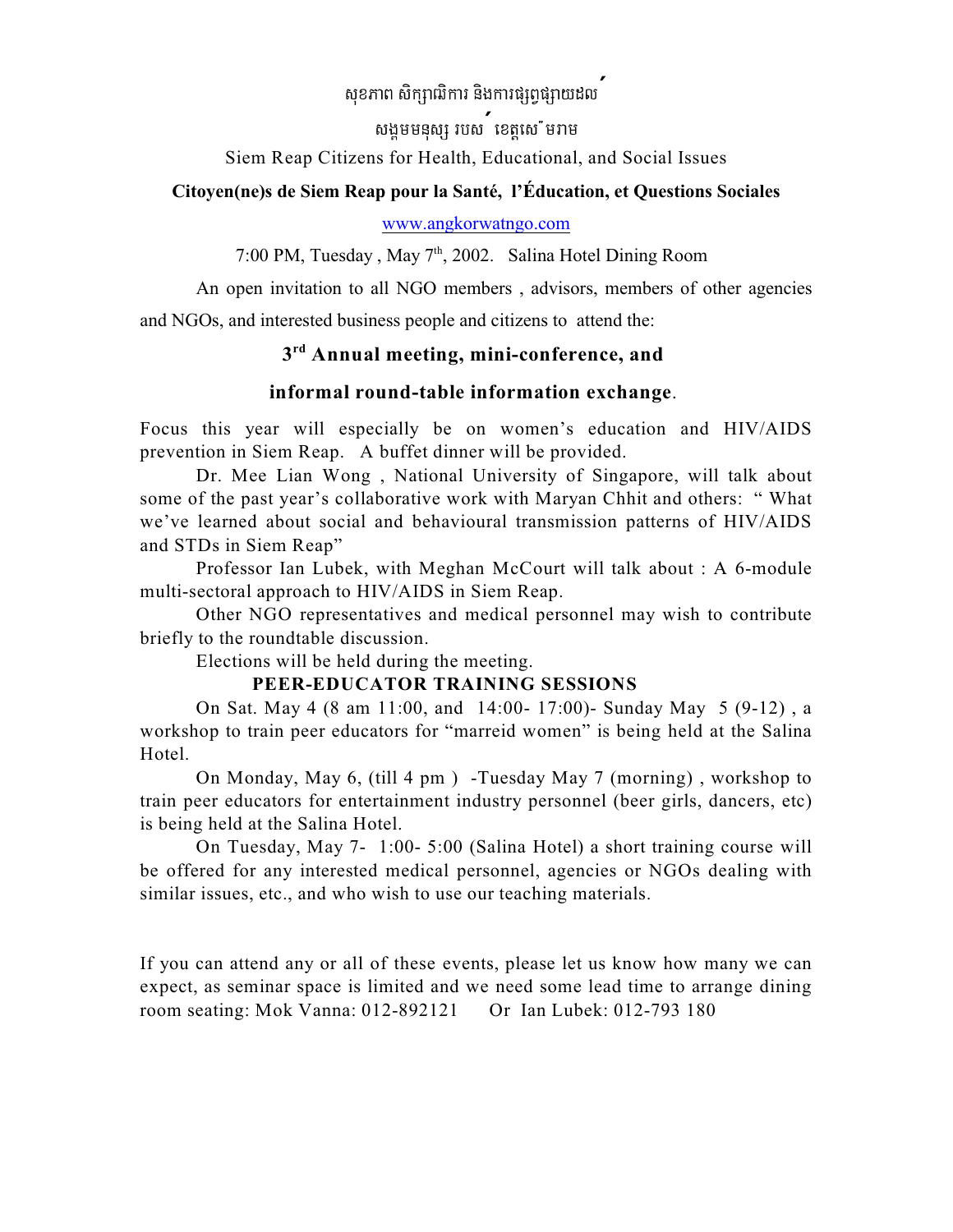#### Brief History

This local citizen's organization (NGO) first met on 29 Feb., 2000 when Mr. Mok Vanna of Siem Reap organized a small group to discuss questions about HIV/AIDS education, prevention, and related matters. At that organizational meeting, Dr. Ian Lubek, a visiting researcher from Canada, summarized the views expressed in interviews of by a sample of 13 older citizens (30-59 years of age). These touched on: HIV/ AIDS, education, tourism, and health issues, and included a) the difficulties in communicating by computers, phone, fax concerning such issues; b) unaffordable pricing of drugs, and lack of medical and educational supplies and equipment; c) poor salaries for teachers and doctors in the public service; d) how to protect the community from the HIV/AIDS epidemic as increasing numbers of tourists arrived in Siem Reap.

Based on these discussions, it was agreed that Dr. Lubek and other international consultants to the group, would help explore ways to fund improved communication, education, and health facilities, and to increase networking among citizens, medical personnel, educators, NGOs and other knowledge and material resources in Siem Reap, Cambodia and internationally. In 2001, a small grant was received from the Elton John AIDS Foundation, and a conference was organized at the Sofitel Hotel on Mar. 4, 2001.

The meeting was chaired by Dr. Kros Sarath of the Director for Siem Reap of the National AIDS Programme, who substituted for Dr. Dy Bun Chhem, Director of the Health for Siem Reap Province. Representatives from our NGO attended with about 60 additional representatives of NGOs, government agencies for health, women's affairs, and HIV/AIDS, representatives of hospitals, orphanages, clinics, educational outreach programmes, and the management of large hotels (the leading Siem Reap industry). Dr. Kros Sarath gave a detailed statistical description of the problems facing Siem Reap Chaired Dr Lubek and Dr. Mee Lian Wong, National University of Singapore, followed the many speakers from Siem Reap, each on a topic focused upon confronting the HIV/AIDS epidemic, especially as it impacted women. Two projects are currently underway: 1) condom-compliance precvention campaign, using booklets, videos and audiotapes adapted for Siem Reap; 2) discussions with various groups in the community about the creation of an all-in-one, walk- in Wellness clinic to coordinate and centralize programmes for prevention, diagnosis, treatment, aftercare, home care, orphanage care, etc., especially for HIV/AIDS, STDs and related opportunistic infections.

### NGO's Goals:

To bring together health workers, educators, and citizens in Siem Reap, supported by international consultants, in order to prioritize Siem Reap needs. To seek ways to match these defined community needs with outside funding sources,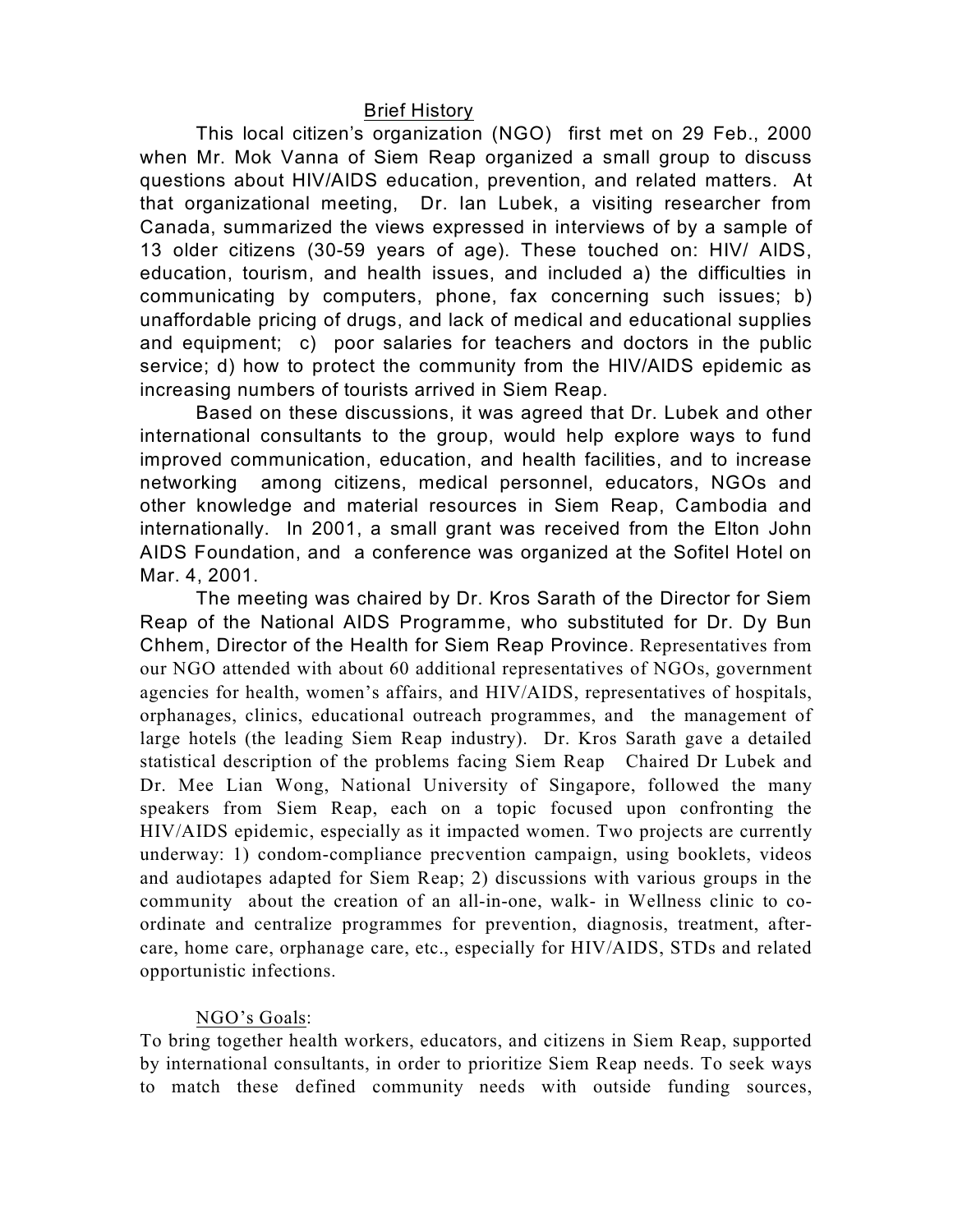government funding, and eventually, local community sources of sustainability. To assist local organizations and institutions improve health care, education and social wellbeing of men, women and children of Siem Reap.

### NGO's **Structure:**

Membership: The easiest was to join the NGO is by attending a meeting (e.g., the annual meeting) and signing the membership list kept by the secretary. Alternatively, a note or e-mail to the secretary may indicate willingness to belong. Annual meeting: There will be at least one meeting each year, the ANNUAL MEETING, at a date chosen by the executive committee. Election of officials, reports on activities, and a financial statement are among the agenda items of an annual meeting. Changes to the constitution of the NGO may be made at the annual meeting.

## Proposed Executive Committee:

1) The NGO co-ordinator will prepare the annual meeting, keep contact with the executive and with members, and sign official documents, grant applications, etc. on behalf of the NGO.

 2) The secretary will keep minutes of the meeting, keep an up-to-date membership list, and assist the co-ordinator .

3) The treasurer will keep the financial records, consult with the financial advisor on major expenses, prepare an annual financial statement, and liaise with granting organizations when required. She or he may be one of the signatories of the bank account.

4) The financial advisor is not an elected official but a volunteer from the Siem Reap Community, knowledgeable in business/financial matters, who can guide the executive with major financing issues or projects, e.g., involving international grants, etc. (For 2001-2002, Mr. Teang Kimsan, senior officer, accountant, Cambodian Commercial Bank , has volunteered as financial advisor).

5) The Medical Director will represent professional medical interests on the executive, advise the executive of medical and health issues, and may be one of the signatories of the bank account.

6) International advisors are persons who agree to communicate with Siem Reap members to discuss issues , assist with funding, offer information via email and other means. In 2001-2002, one of the International Advisors, Ian Lubek of Canada, will be a signatory of the bank account, until such time as the Ministry of Interior grants official NGO status, at which time the bank account will be transfered to the Siem Reap executive signatories. In 2001-2002, two out of three signatories are required for disbursements.

7) The work of the NGO may be facilitated by specialized committees or discussion groups, e.g., a medical committee to discuss a wellness clinic, an education committee to discuss outreach/prevention strategies, a children's committee to discuss education and orphanage issues, etc. These smaller bodies can meet regularly, and may invite the participation of executive members. They